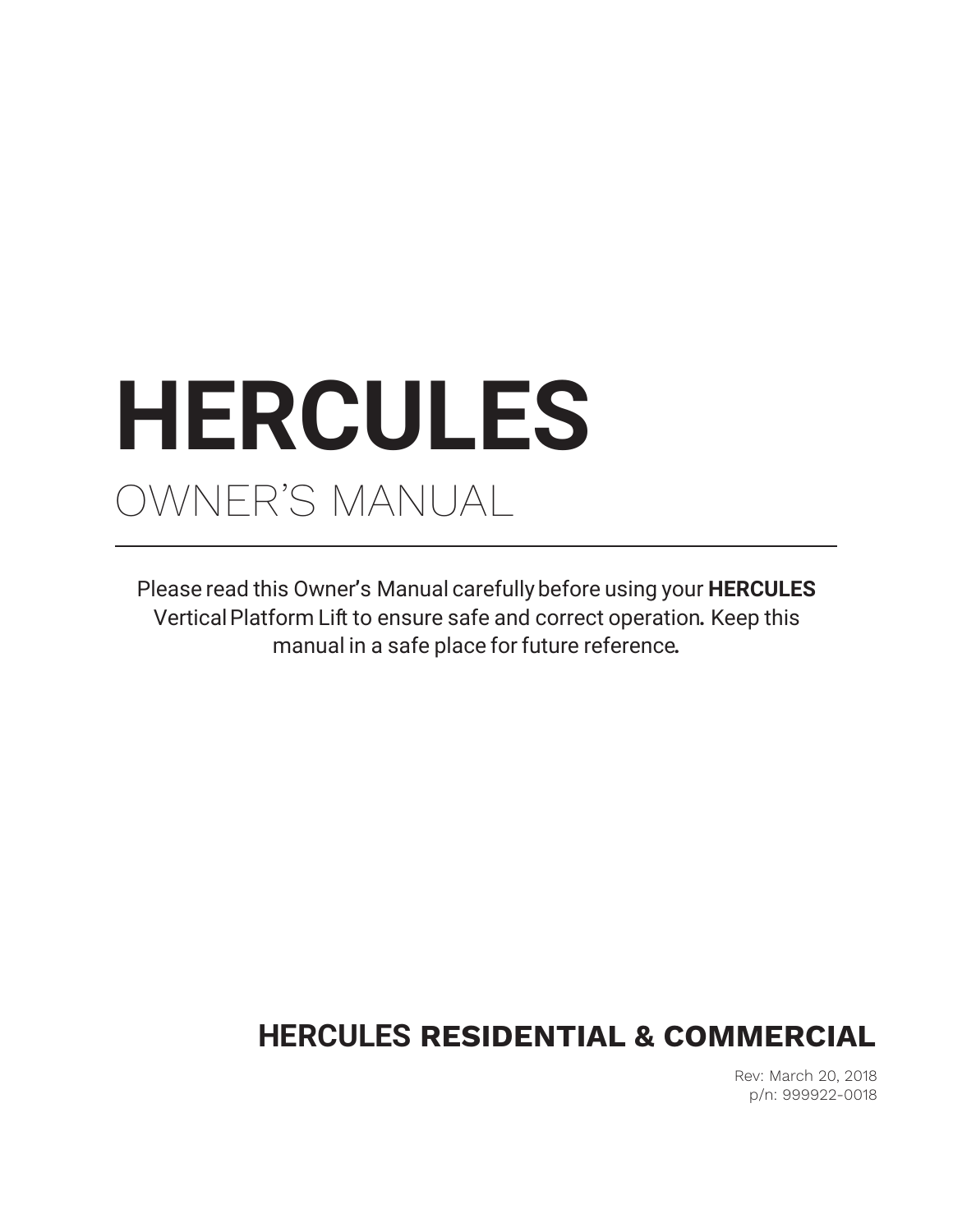# **THANK YOU FOR CHOOSING AMERIGLIDE**

### **AMERIGLIDE HERCULES VERTICAL PLATFORM LIFT**

Congratulationson purchasing your **HERCULES** VerticalPlatform Lift**.** Before using your lift**,**  please take a moment to read this Owner**'**s Manual carefully to ensure your lift is operated correctly and safely**.** 

The AmeriGlide **HERCULES** VerticalPlatform Lift is a compact and powerful lift designed for the harsh North American climates**.** The **HERCULES** model provides the user with a seamless and safe experience**.** A series of safety features including**;** emergency stop buttons**,** emergency lowering hand**-**wheel and safety detection sensors offer the peace of mind when operating the lift**.**

The **HERCULES** VerticalPlatform Lift has been designed**,** developed and manufactured to B**-613,** B**-355** and ASME **18.1** regulation**.**

More detailed information is readily available by contacting your AuthorizedAmeriGlide Dealer**.**

Sincerely**,**

The AmeriGlide Team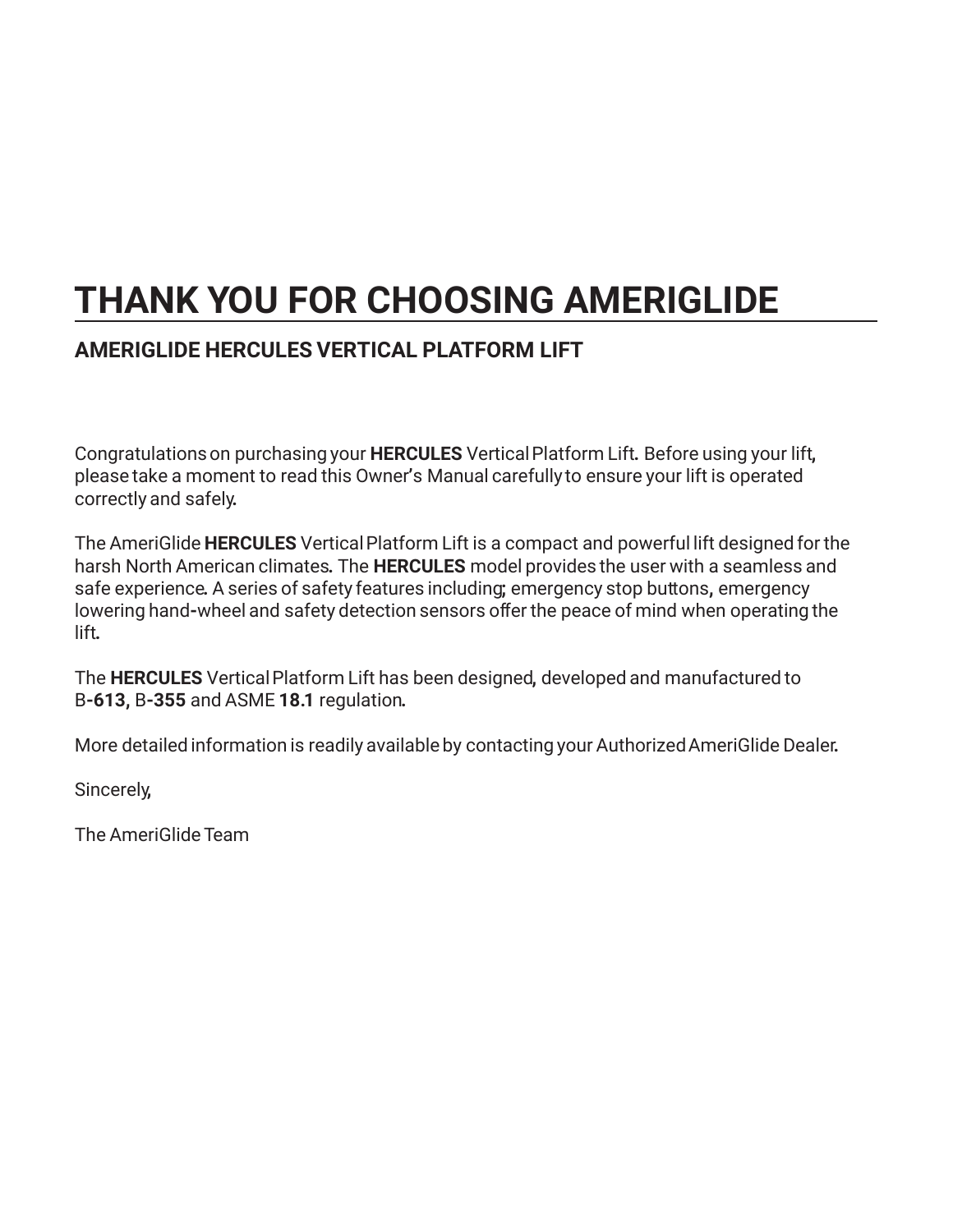# **IMPORTANT INFORMATION**

If you have questions or concerns regarding the operation or maintenance of your AmeriGlide **HERCULES** VerticalPlatform**,** please contact your dealer**.** 

| <b>DEALER INFORMATION</b> |
|---------------------------|
|                           |
|                           |
|                           |
|                           |
| $E-MAIL:$                 |
|                           |

If your lift needs repair or service, your dealer will need the date of purchase and serial number.

| <b>WARRANTY INFORMATION</b>                                                                                                                                                                                                    |
|--------------------------------------------------------------------------------------------------------------------------------------------------------------------------------------------------------------------------------|
|                                                                                                                                                                                                                                |
| SERIAL NUMBER: The contract of the contract of the contract of the contract of the contract of the contract of the contract of the contract of the contract of the contract of the contract of the contract of the contract of |
|                                                                                                                                                                                                                                |

**Your serial number is found on a sticker located on the side of the lift's tower.** 

| SERIAL       |  |
|--------------|--|
| <b>XXXXX</b> |  |
|              |  |
|              |  |
|              |  |
|              |  |
|              |  |
|              |  |
|              |  |
|              |  |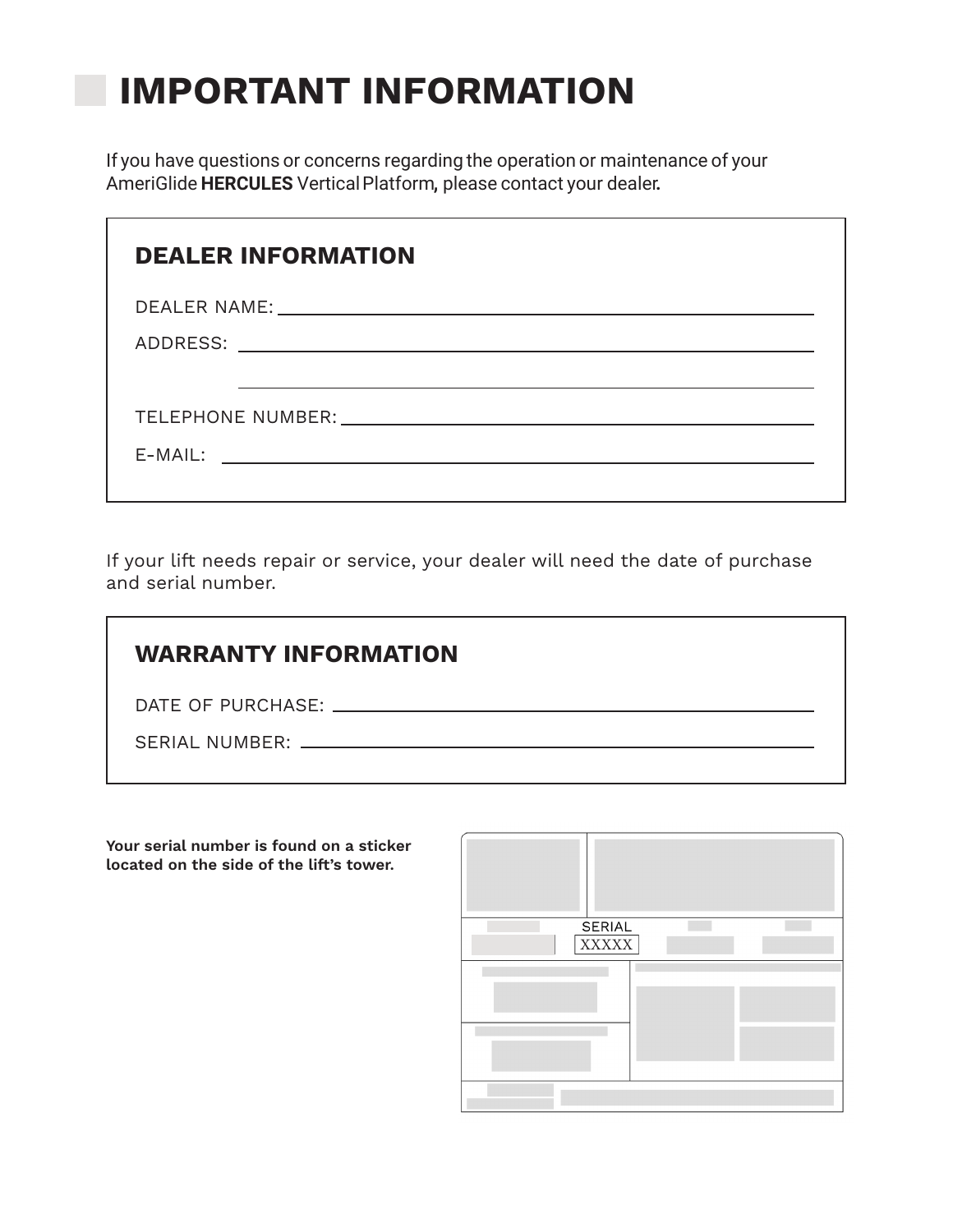# **SAFETY WARNING**

Read all instructions contained in this Owner**'**s Manual before operating the **HERCULES** Vertical Platform Lift**.** Proper operation is the responsibilityofthe operator and failure to follow all instructions could result in unreliable or unsafe operation**.**

# **Preventing Serious Injury or Death**

Personal safety is our primary concern during all procedures**.** Before using your lift**,** please read and understand this Owner**'**s Manual and all containing procedures carefully to ensure correct and safe operation**.** Remember**,** the **HERCULES** VerticalPlatform Lift must be operated only by a qualified**,** competent and responsibleperson**.** For your safety and others**,** it is highly advised to know how to obtain emergency medical and fire fighting assistance**.**

To ensure your **HERCULES** VerticalPlatform Lift operates safely**,** regular maintenance is required**.**  Please referto the Maintenance section ofthis Owner**'**s Manualfor more information**.** Improper use**,** adjustment**,** service**,** or maintenance can cause personal injury or property damage**.**

**If you have any problems or need assistance please contact your dealer immediately.**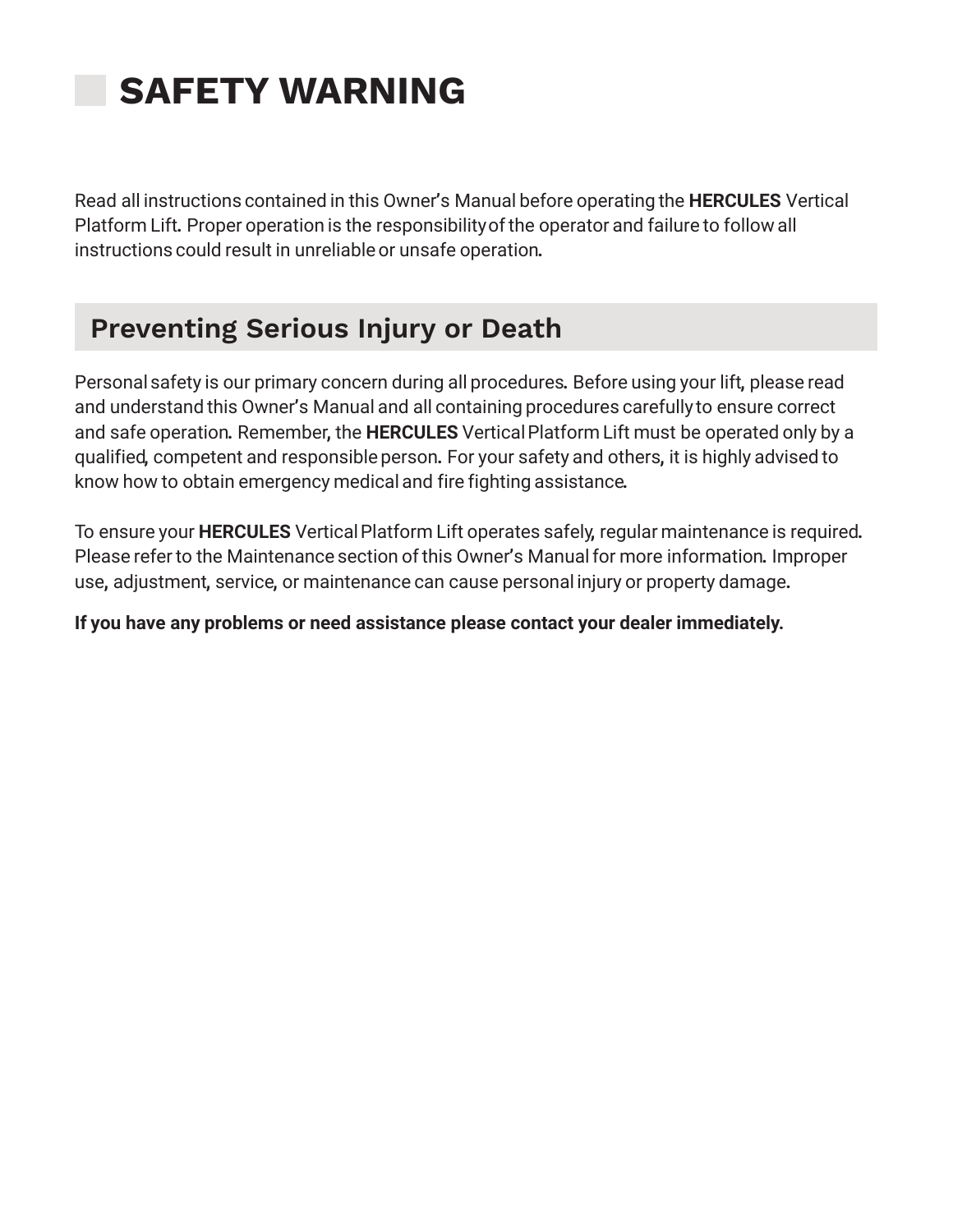# **CONTENTS**

|                | <b>HERCULES VERTICAL PLATFORM LIFT</b>                                                                                                            |
|----------------|---------------------------------------------------------------------------------------------------------------------------------------------------|
| $\mathbf{2}$ . | <b>SAFE OPERATION</b><br><b>ENSURE SAFE OPERATION</b>                                                                                             |
|                | <b>CONTROLS &amp; OPERATION</b><br>OPERATION FROM LANDING FOR ALL AND THE STATE STATE STATE STATE STATE STATE STATE STATE STATE STATE STATE STATE |
|                |                                                                                                                                                   |
|                |                                                                                                                                                   |
|                |                                                                                                                                                   |
|                |                                                                                                                                                   |
|                |                                                                                                                                                   |
|                | <b>CARE &amp; TROUBLESHOOTING</b>                                                                                                                 |
|                |                                                                                                                                                   |
|                | PROFESSIONAL SERVICE ACCORDINATION AND ACCORDING A SERVICE AND THE MAGNIFICAL SERVICE                                                             |
|                |                                                                                                                                                   |
|                | <b>MANUAL OVERRIDE</b>                                                                                                                            |
|                |                                                                                                                                                   |
|                |                                                                                                                                                   |
|                |                                                                                                                                                   |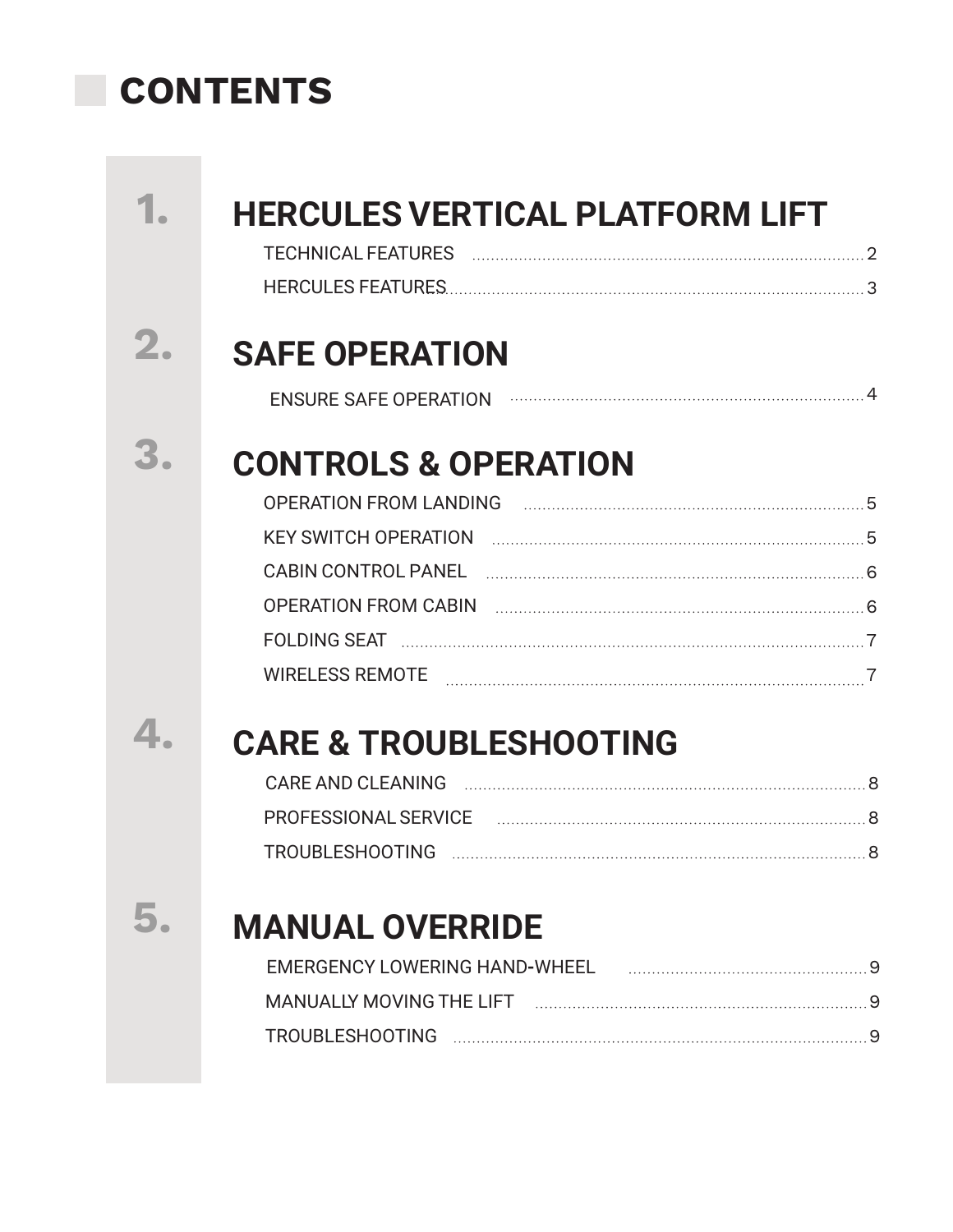# **HERCULES VERTICAL PLATFORM LIFT**  $\mathbf 0$  . 2 3  $\overline{\bullet\bullet}$ 4 6 6 7 1 Tower Top Cover 5 Weather Resistant & Anti-Slip Coating 2 Key Switch (OPTIONAL) 6 Safety Detection Sensors 7 Automatic Folding Ramp Easy-To-Use Control Panel 3 4 Hand Rail (OPTIONAL)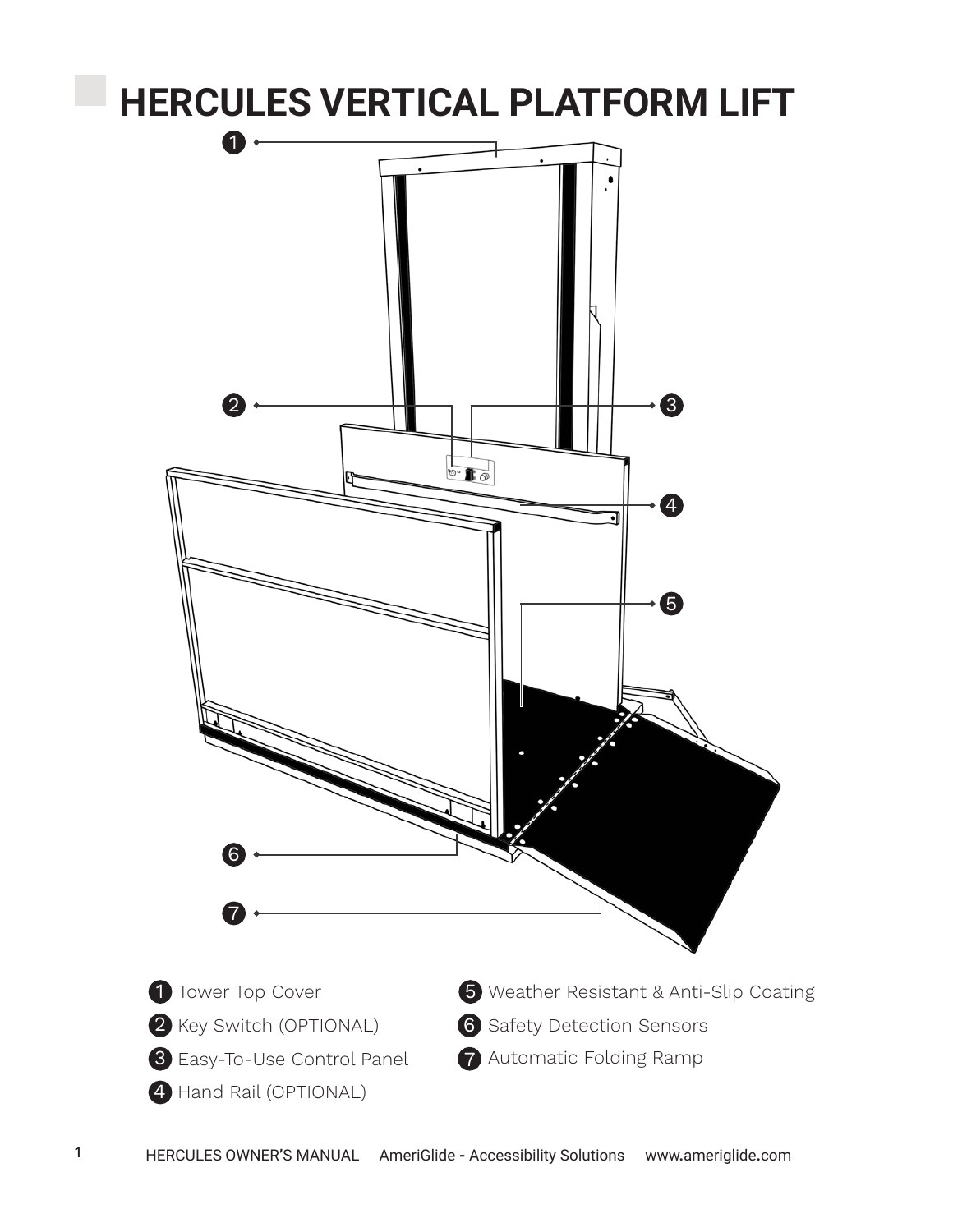# **TECHNICAL FEATURES**

# Learn more about your **HERCULES** lift**'**s technicalfeatures

Your AmeriGlide **HERCULES** Vertical Platform Lift is designed and engineered in accordance with current Canadian Standard Association **(**CSA**/**B**613-00** or CSA**/**B**355-09)** and American Society of MechanicalEngineers **(**ASME **18.1)** standards**.** The rugged design is idealfor indoor and outdoor use**,** enabling you to move from one levelto another with peace of mind**.** The **HERCULES**  lift is easy to operate and with low maintenance requirements you can depend on many years of reliable use**.**

- Load Capacity **750 LBS to 1000 LBS** (340 KG TO 454 KG)
- Maximum Travel **130"** (3.30M)
- $\blacksquare$  Travel Speed **12 FPM** (0.07 M/S)
- **Drive Type ACME SCREW (DIRECT DRIVE)**
- Power Supply **120V 20A 60HZ** (OPTIONAL 120V 15A 60HZ)
- Warranty **12 MONTHS** (LIMITED WARRANTY)
- Codes and Standards **CSA B613, CSA B355 & ASME 18.1**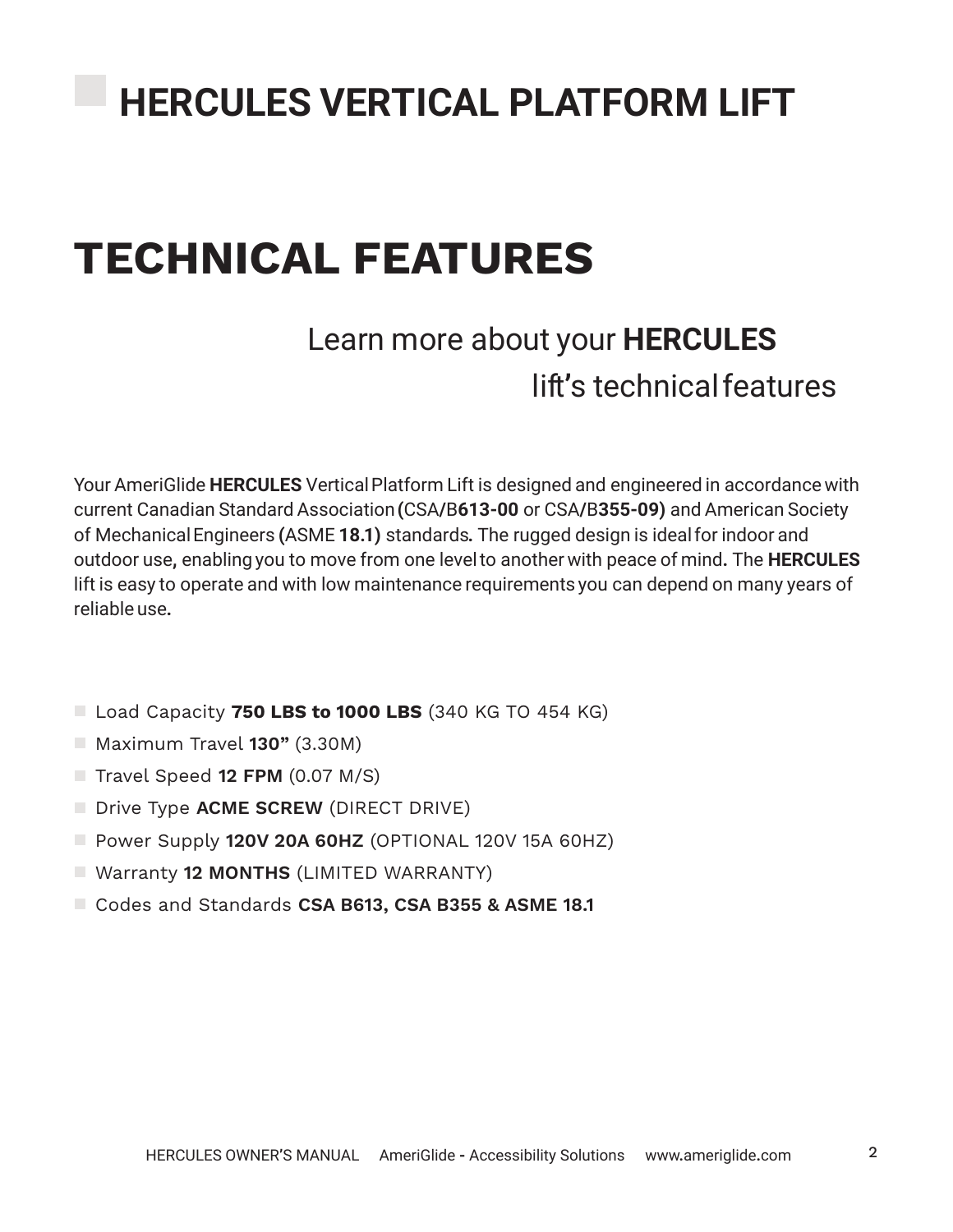# **HERCULES FEATURES**

# **AUTOMATIC GATE & DOOR OPENER/CLOSER (OPTIONAL)**

Your lift comes standard with manual door closers. Individual landings can be supplied with **Automatic Gate & Door Opener/Closer** that are equipped with safety sensors. If the door/gate meets any obstruction during operation, the door/gate will stop and close. Door opening, closing and unlocking times can be adjusted if required. Please speak to your service engineer if you require it to be changed.

### **SAFETY DETECTION SENSORS**

**Safety Detection Sensors** on the underpan of the platform come standard. The sensors detect any obstacles and stop the lift immediately.

### **INTERLOCK**

**Interlocks** on the landings prevent the gate & doors from unlocking while the lift is moving and not at a landing.

## **FOLDING SEAT (OPTIONAL)**

If opted for, your lift is equipped with a **Folding Seat** that provides seating for one person during lift travel. When not in use, it can be folded away and secured to the cabin wall.

# **WIRELESS REMOTE (OPTIONAL)**

The **Wireless Remote** is used to operate the Door Opener with ease without having to use the Call Stations.

# **PLATFORM LIGHTING (OPTIONAL)**

**Platform Lighting** offers a safe and comfortable operating environment. They are ideal for dimly lit settings and those with limited vision.

### **ANTI-SLIP SURFACE**

Your lift comes standard with an **Anti-Slip Surface**, improving safety while entering and exiting the cabin.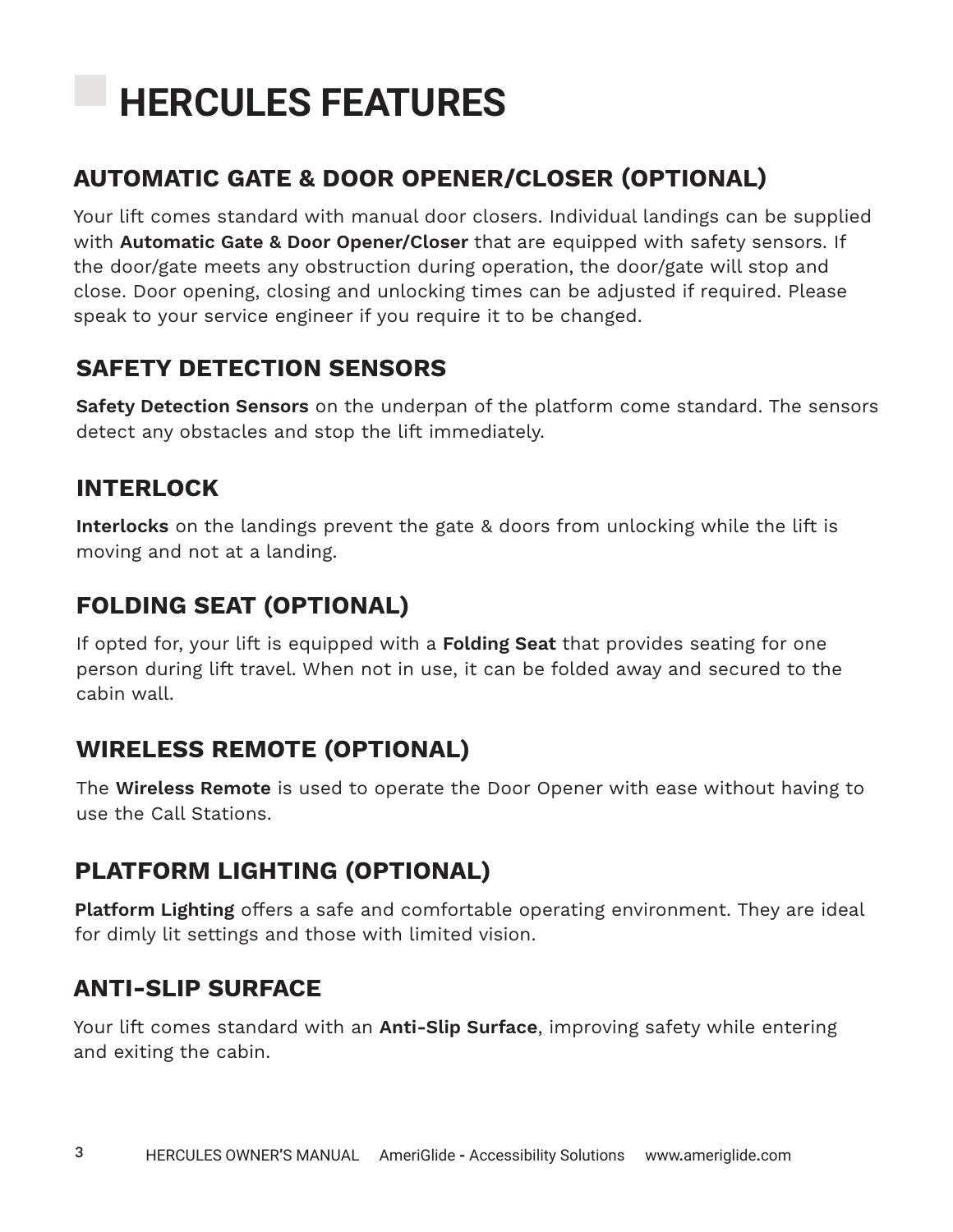# **SAFE OPERATION**



- $\mathcal{L}_{\mathcal{A}}$ Only a competent and mature person, who understands proper operation of the lift should operate the lift.
- $\overline{\phantom{a}}$ Keep clear of moving parts at all time.
- $\mathcal{L}^{\mathcal{L}}$ Ensure your weight is centered and distributed evenly on the platform before operating the lift.
- T. Make sure all landing areas are clear before ascending or descending the lift.
- $\mathcal{L}_{\mathcal{A}}$ Ensure that all doors and gates are locked and secure before operating the lift.
- $\mathcal{L}_{\mathcal{A}}$ Only one person (or one person and an assistant) should ever use the lift at any time.
- $\mathcal{L}_{\mathcal{A}}$ Never use the lift when the Emergency Lowering Hand-Wheel in position.
- Never allow unsupervised children to use the lift.
- $\Box$ Never attempt to service or repair the lift yourself.
- In the unlikely event that your lift stops working, do NOT exit or attempt to exit your lift. Instead, press the alarm button on the control panel to signal for help.
- $\mathcal{L}_{\mathcal{A}}$ Ensure proper regular maintenance.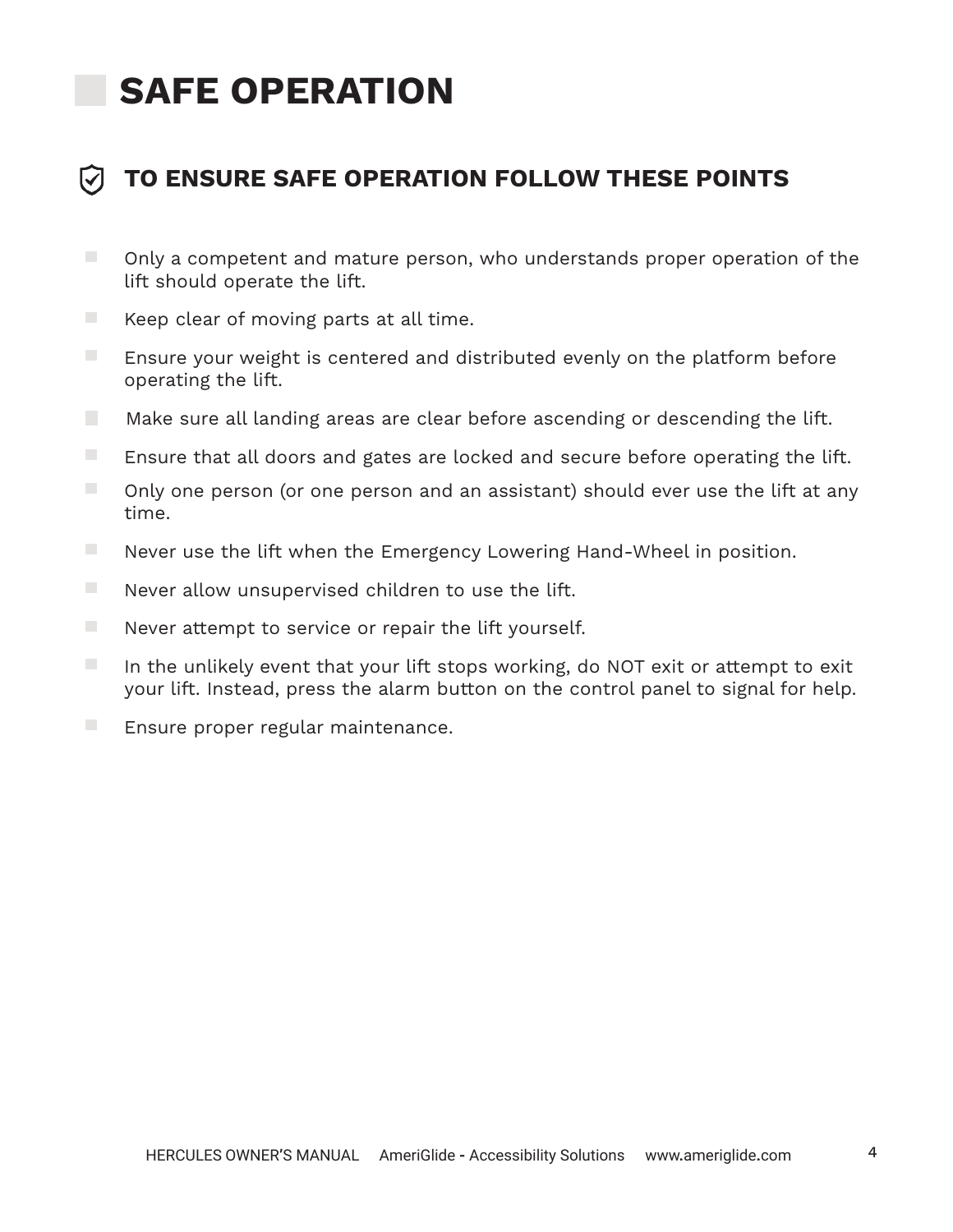# **CONTROLS & OPERATION**

### **OUTSIDE THE CABIN**

| <b>OPERATION FROM</b><br><b>LANDING</b> | • Upon arriving to the lift you will find the landing Call<br>Station. The Call Station may vary or differ from the picture<br>below (Fig 1). |
|-----------------------------------------|-----------------------------------------------------------------------------------------------------------------------------------------------|
|                                         |                                                                                                                                               |

- Insert your key into the Key Switch (if equipped) and turn the key to the "ON" position.
- When the Call Button is pressed the gate will unlock if the lift is on the same level, allowing you to open the gate and enter the lift.
- If the lift is on a different level, the button will need to be held until the lift arrives to the same level and comes to a complete stop. When the lift arrives, the gate will unlock allowing you to open the gate and enter the lift.

#### **KEY SWITCH OPERATION (OPTIONAL)**

- The Call Station has a Key Switch feature that allows the user to isolate the Call Station and prevent unauthorized operation.
	- Turn the key to the "ON" position to enabled the Call Station. Allow a few seconds for the Call Station to reset.
	- When the key is in the "OFF" position, the Call Station is isolated and will not function.



### **LANDING CALL STATION**

#### **1. "UP"**

Press the up arrow to call the platform to the Upper Landing.

#### **2. "DOWN"**

Press the down arrow to call the platform to the Lower Landing.

### **3. Key Switch (OPTIONAL)**

Turning the Key Switch to "OFF" will isolate the Call Station, rendering the Call Station unusable while isolated.

Turning the Key Switch to "ON" initiates the Call Station, making the Call Station operational.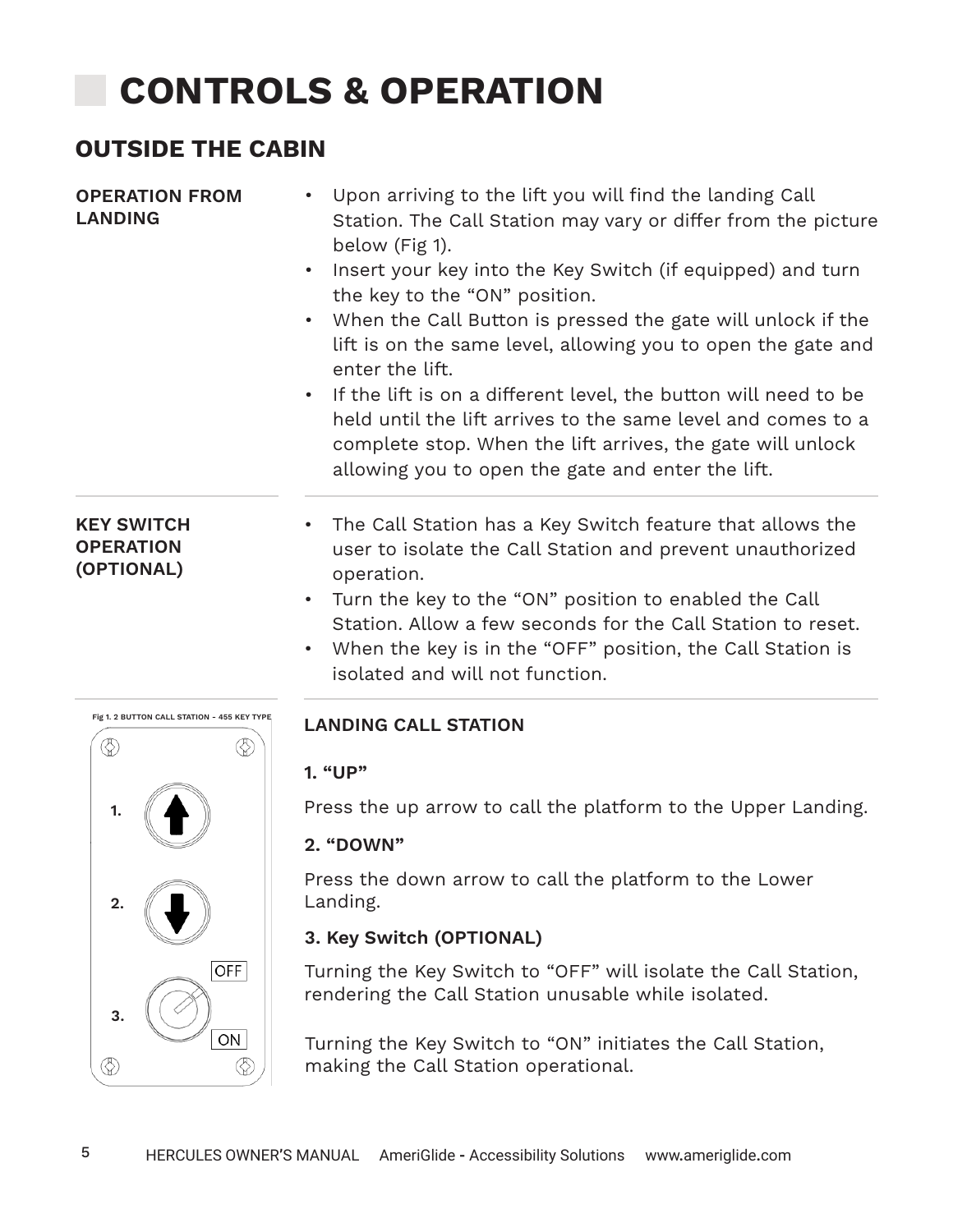# **CONTROLS & OPERATION**

### **INSIDE THE CABIN**

**CABIN CONTROL PANEL**



#### **1. Key Switch (OPTIONAL)**

Please refer to the Key Switch Operation on the previous page for more information.

#### **2. Continuous Directional Rocker Switch**

Press and hold "UP" on the Continuous Directional Rocker Switch to ascend to the Upper Landing. Conversely, press and hold "DOWN" on the Continuous Directional Rocker Switch to descend to the Lower Landing.

#### **3. Alarm Button**

In the event of a problem or difficulty, help can be reached by continuously pressing the alarm button.

#### **OPERATION FROM THE CABIN** Upon entering the lift you will find the Cabin Control Panel. The Cabin Control Panel may vary or differ from the above picture (Fig 2).

- Insert your key into the Key Switch (if equipped) and turn the key to the "ON" position.
- When the lift gate is closed and locked, press the Continuous Directional Rocker Switch to travel to the desired landing.
- During travel, be mindful of the moving parts around you and ensure that you and other passengers are away from the sides of the moving cabin.
- Upon reaching the desired level, the door will unlock and you may safely exit the lift.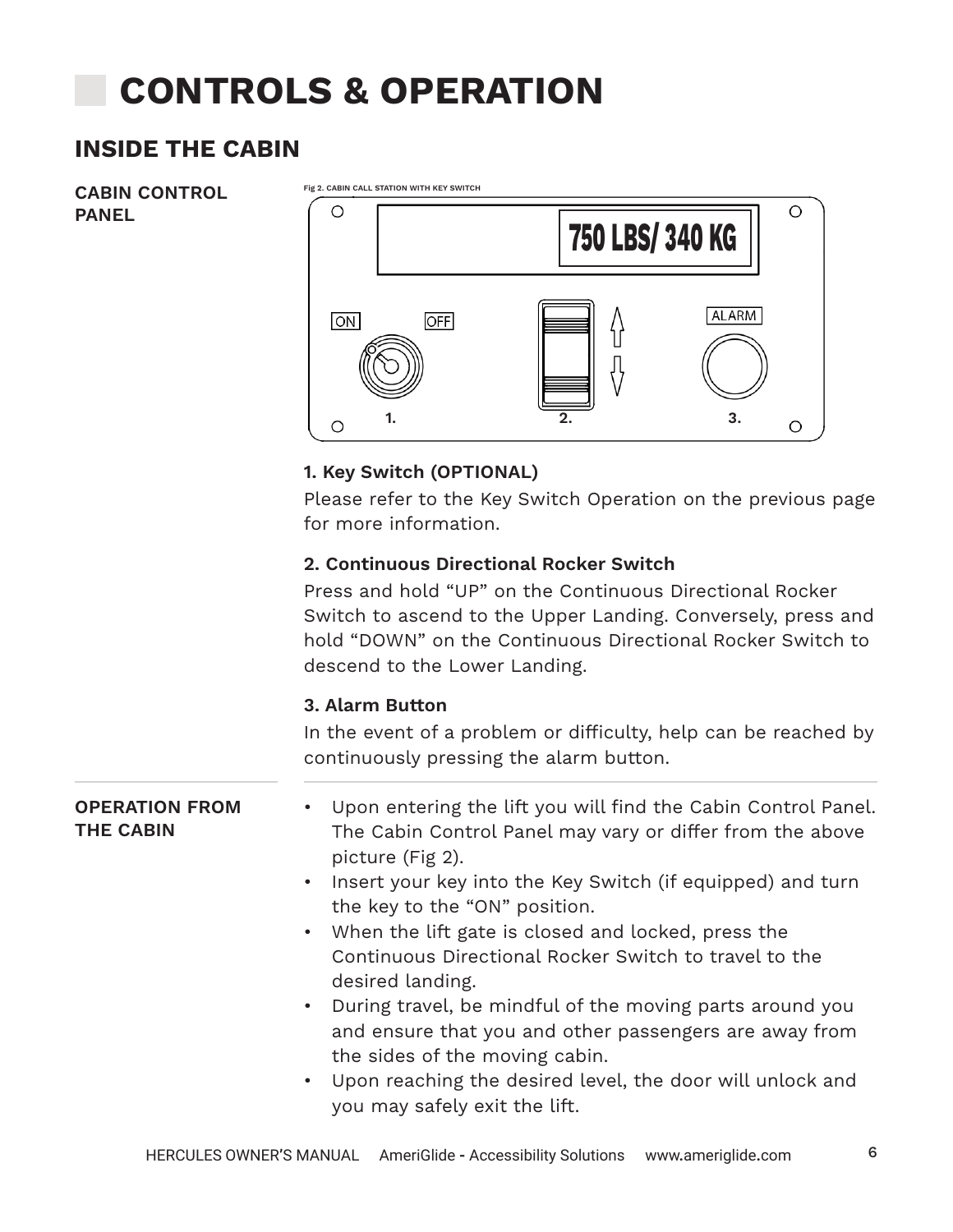# **CONTROLS & OPERATION**

### **INSIDE THE CABIN**

**Fig 3. FOLDING SEAT IN TRAVEL POSITION**



- **FOLDING SEAT (OPTIONAL)** To use, fold out the seat and legs. Ensure the seat's legs have fully extended into position.
	- Ensure that you are seated with feet firmly on the platform before operating the lift.
	- Before exiting the lift, ensure the folding seat assembly is folded-up and secured.

#### **WIRELESS REMOTE (OPTIONAL)**

**Fig 4. 4 BUTTON WIRELESS REMOTE**



- Your Wireless Remote will arrive programmed.
- Depending on the configuration, pressing the button will automatically open the corresponding gate/door.
- To reprogram your remote please refer to the Door Operator Control Connections Diagram included in your documentation.
- The Remote Control is battery powered. The battery can be replaced by unscrewing the three small screws located on the back of the Remote Control.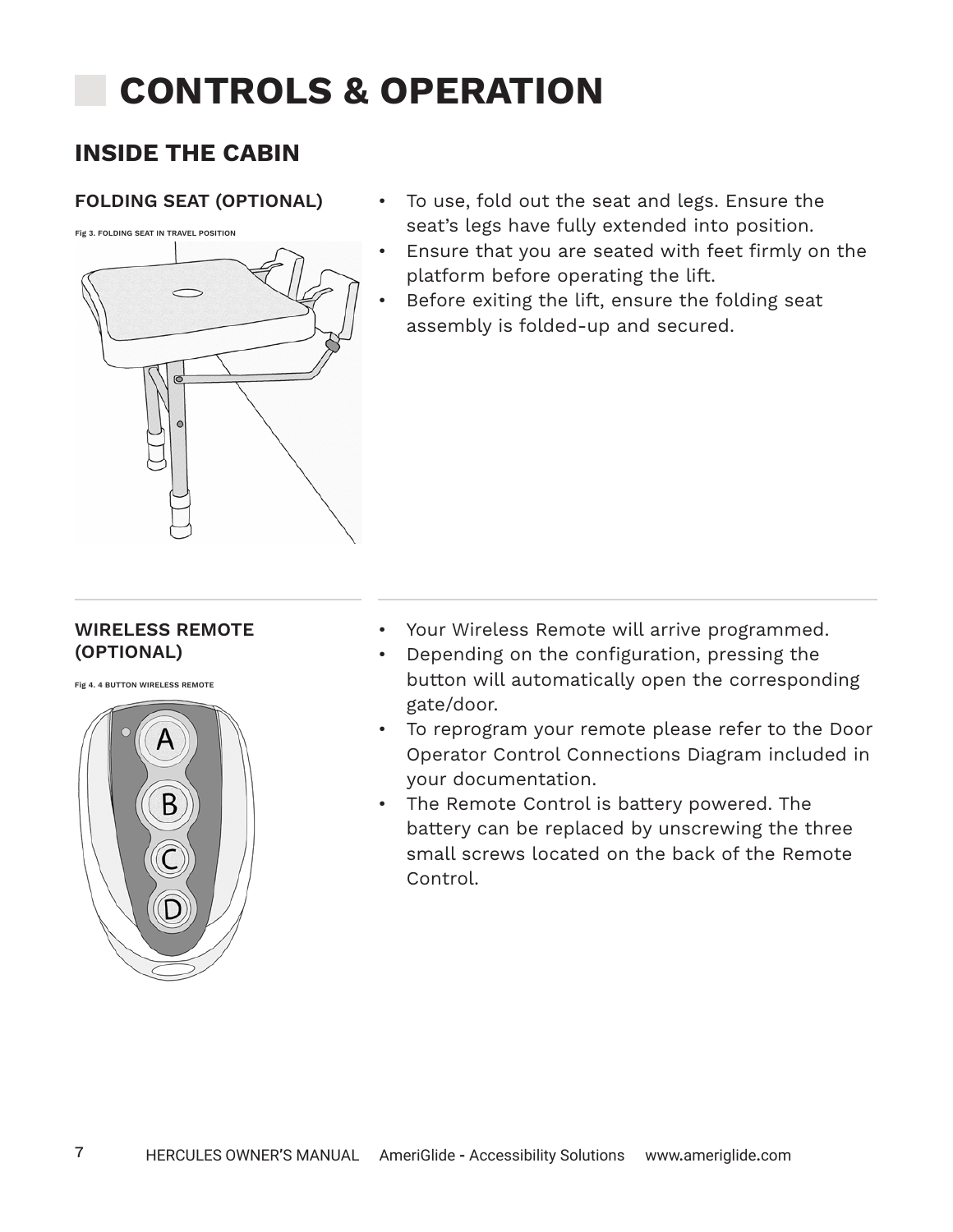# **CARE & TROUBLESHOOTING**

## **CARE AND CLEANING**

Following these procedures will help keep your lift in good condition;

- Keep the tower, cabin and landings clean.
- Use a mild cleaner to clean your lift panels and platform.
- DO NOT use abrasive cleaners.

For outdoor and coastal installations, more frequent care and cleaning must be carried out. This includes;

- One full cycle of lift operation.
- Wiping down the lift with a soft cloth by hand (No pressure washing).
- Keeping your lift free of debris (snow, ice, leaves, dirt, etc.)
- Inspection and reporting of any misuse or vandalism to the lift.

# **PROFESSIONAL SERVICE**

Regular maintenance and having your lift undergo a complete inspection by an Authorized AmeriGlide Dealeris imperative to the longevity of your lift**. Having your HERCULES Vertical Platform Lift serviced by anyone other than an authorized AmeriGlide dealer will render your limited warranty null and void.** 

# **TROUBLESHOOTING**

If you**'**re lift does not operate**,** diagnose the problem by checking the following list before contacting your AuthorizedAmeriGlide Dealer**.** Doing so can save you time and the cost of an unnecessary service call**.** 

- Ensure that the landing door/gate is closed before operating the lift.
- Ensure the Emergency Pit Stop is pulled out.
- $\blacksquare$  If equipped, turn the Key Switch to "ON" and allow the lift to reset.
- $\blacksquare$  Check that the building's circuit breaker has not tripped.
- Ensure the power cord is plugged in.

#### **IF AFTER TROUBLESHOOTING THE LIFT WILL STILL NOT RUN, CONTACT YOUR AUTHORIZED AMERIGLIDE DEALER FOR ASSISTANCE.**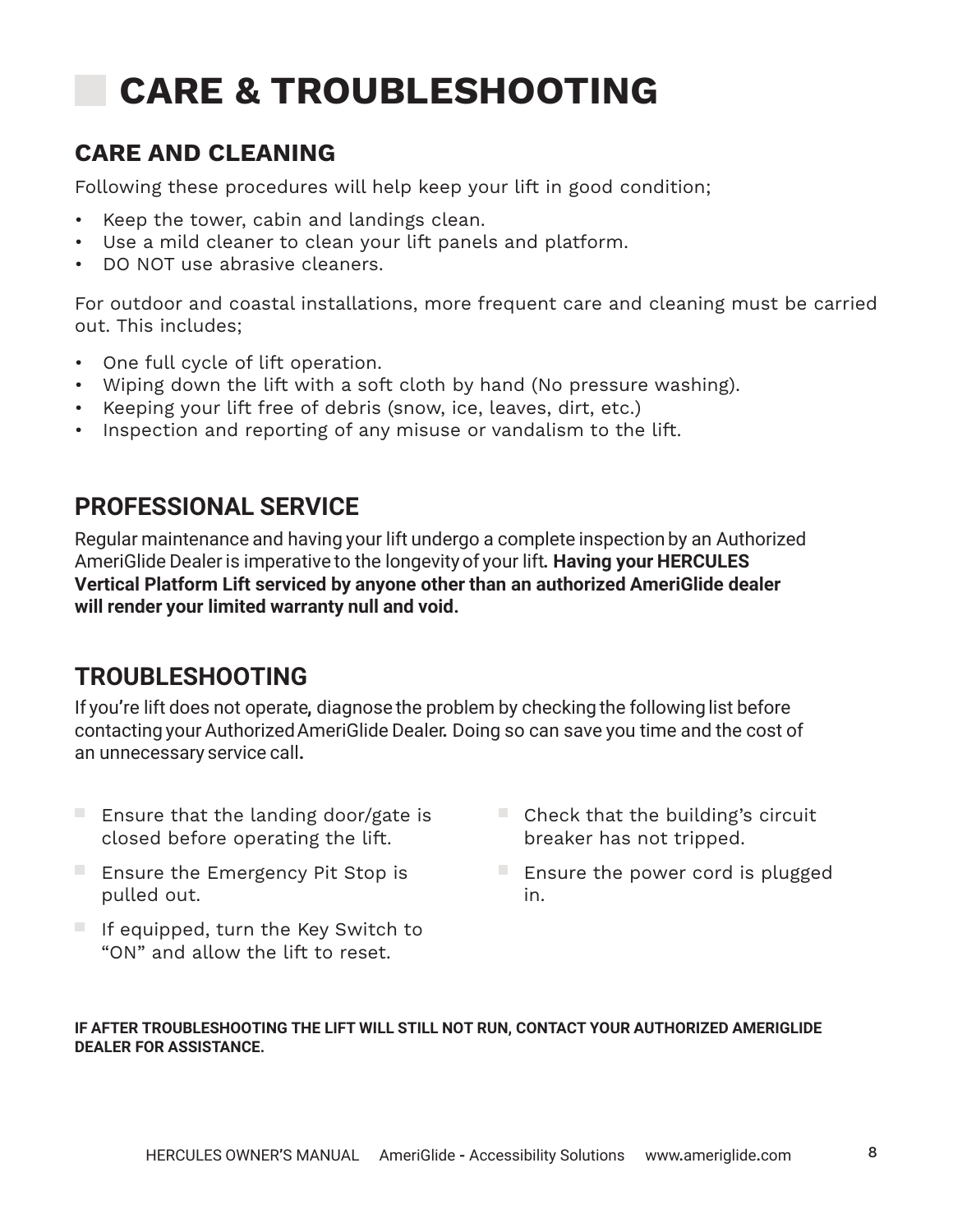# **MANUAL OVERRIDE**

### **BEFORE PROCEEDING**

Before proceeding, take a moment to go over the Troubleshooting Checklist found on the previous page. If the checklist does not solve the problem, then follow the instructions below.

### **EMERGENCY LOWERING HAND-WHEEL**





In the unlikely event that your **HERCULES** VerticalPlatform Lift stops working while traveling**,** we have provided you with an Emergency Lowering Hand**-**Wheel and instructions on how to manually move your lift**.**

Your Emergency Lowering Hand**-**Wheel should always be kept in a safe location that is readily accessible**.** Never operate the lift when the Emergency Lowering Hand**-**Wheel is in the drive**.**

### **MANUALLY MOVING THE LIFT**

- 1. Disconnect the power.
- 2. Remove the Tower Top Cover by unscrewing the 4 hex bolts.\*
- 3. Insert the Emergency Lowering Hand-Wheel into the Drive at the Top Insertion Point.
- 4. Rotate the Hand-Wheel to move to the lift to the nearest landing.
- 5. Remove the Emergency Lowering Hand-Wheel and put the Tower Top Cover back on. Ensure the Tower Top Cver is well fastened.



6. Call your dealer immediately for an inspection.

BLACK PLUG & SIDE INSERTION POINT **Fig 7. TOP COVER & TOWER** 



**\* FOR SIDE MOUNTED DRIVES, THE TOWER TOP COVER DOESN'T NEED TO BE REMOVED. INSTEAD, USE A FLAT HEAD SCREW DRIVE TO REMOVE THE BLACK PLUG ON THE SIDE OF THE TOWER AND INSERT THE HAND-WHEEL INTO THE SIDE INSETION POINT.**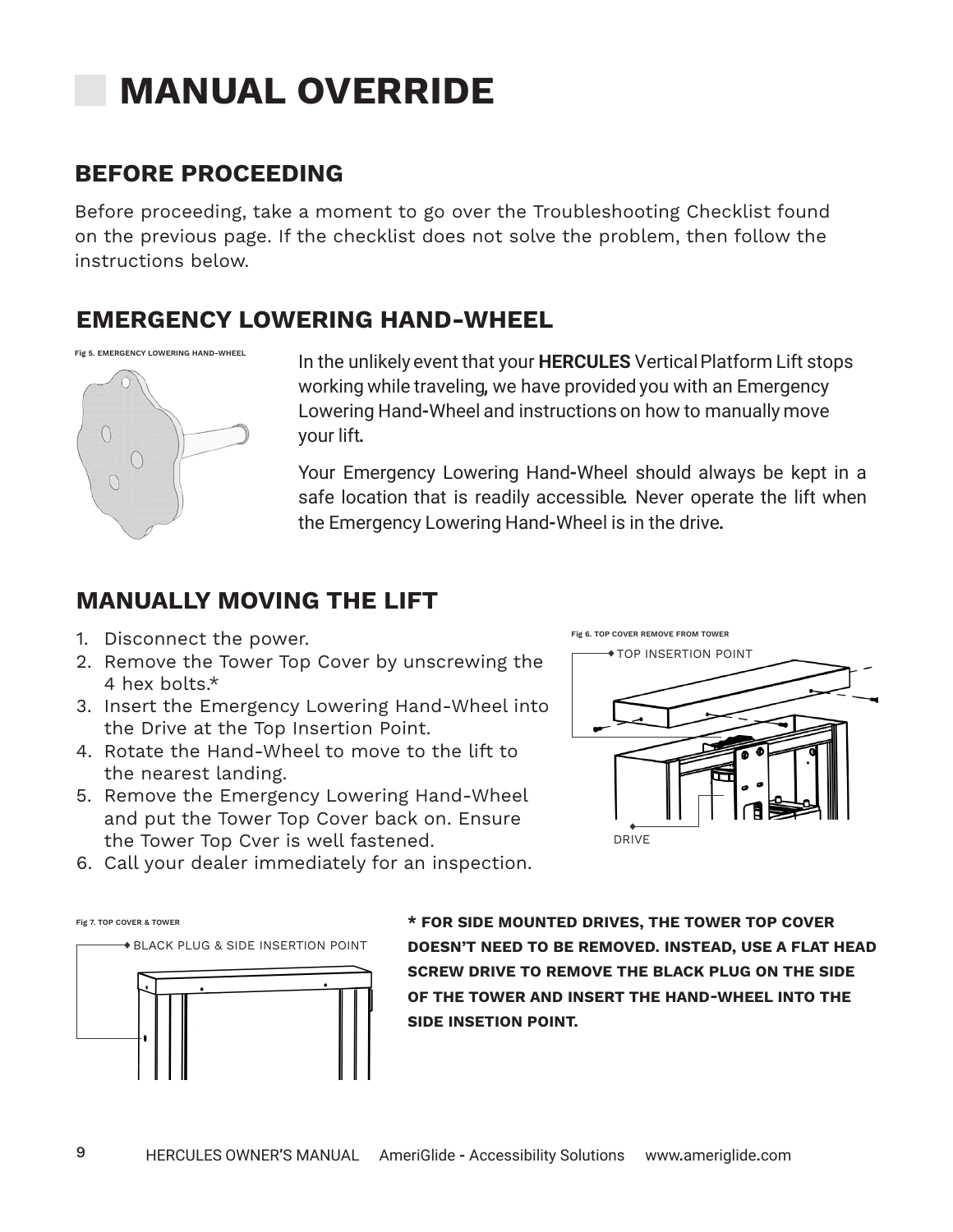| <b>NOTES</b> |  |  |
|--------------|--|--|
|              |  |  |
|              |  |  |
|              |  |  |
|              |  |  |
|              |  |  |
|              |  |  |
|              |  |  |
|              |  |  |
|              |  |  |
|              |  |  |
|              |  |  |
|              |  |  |
|              |  |  |
|              |  |  |
|              |  |  |
|              |  |  |
|              |  |  |
|              |  |  |
|              |  |  |
|              |  |  |